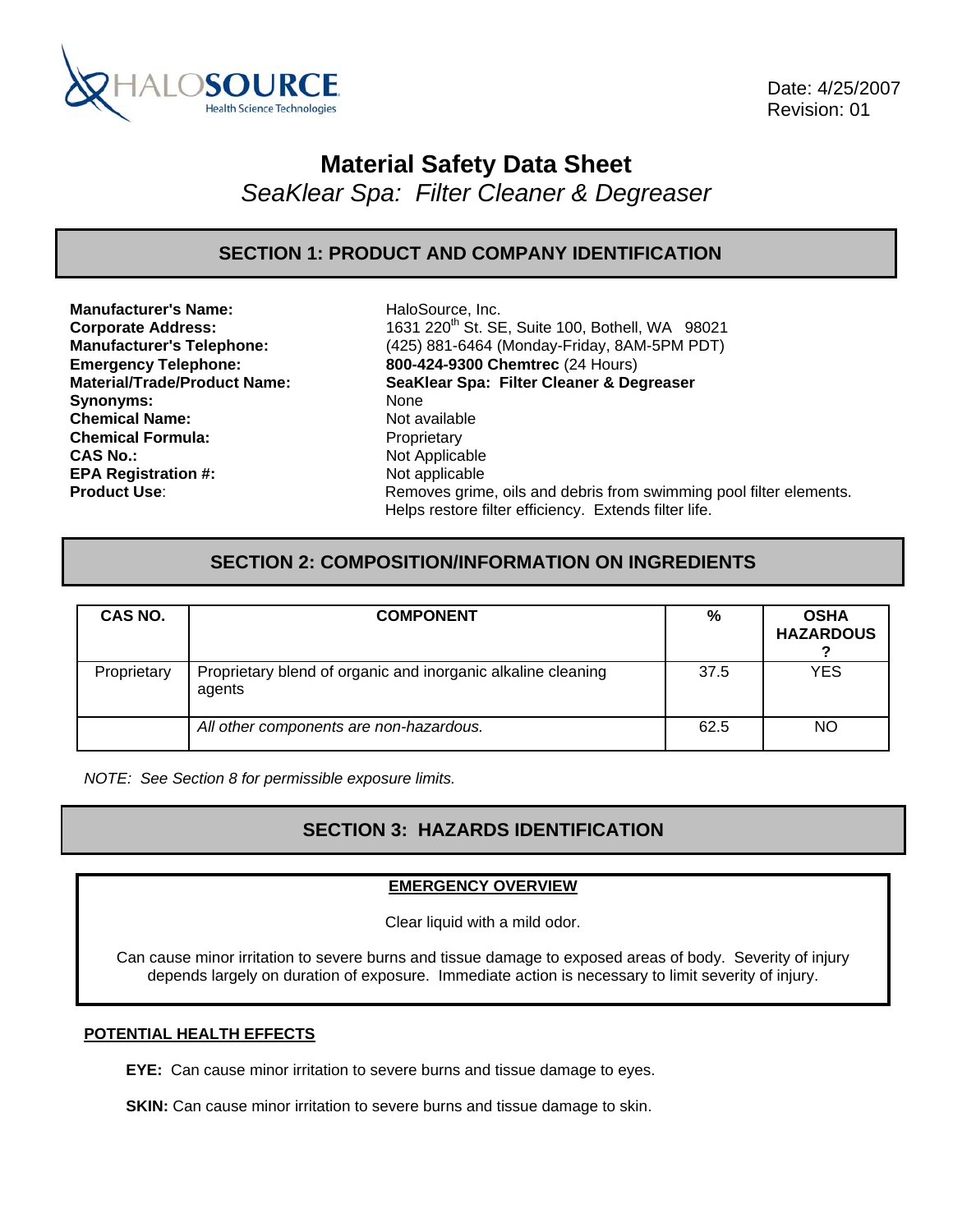**INHALATION:** Can cause minor irritation to severe burns and tissue damage when inhaled.

**INGESTION:** Can cause minor irritation to severe burns and tissue damage when ingested.

**CHRONIC EXPOSURE/CARCINOGENICITY:** This substance not listed as a potential carcinogen by IARC.

**SIGNS AND SYMPTOMS OF OVEREXPOSURE:** Eye, skin, and respiratory tract irritation.

**AGGRAVATION OF PRE-EXISTING CONDITIONS:** None known.

#### **POTENTIAL ENVIRONMENTAL EFFECTS:** None known.

## **SECTION 4: FIRST AID MEASURES**

#### **FIRST AID PROCEDURES**

**EYE CONTACT:** Immediately flush eyes with plenty of water for at least 15 minutes, lifting eyelids occasionally. Get medical attention at once.

**SKIN CONTACT:** Remove contaminated clothing and immediately wash exposed area for 15 minutes. Get medical attention if necessary.

**INHALATION:** Move to fresh air. If breathing has stopped administer artificial respiration. Get medical attention immediately.

**INGESTION:** Give large amounts of water. Do not induce vomiting. Get medical attention immediately.

#### **NOTE TO PHYSICIANS:** None.

## **SECTION 5: FIRE FIGHTING MEASURES**

**UPPER FLAMMABLE LIMIT:** Not available **LOWER FLAMMABLE LIMIT:** Not available

# **FLASH POINT:** Not available **AUTOIGNITION TEMPERATURE:** Not available **FLAMMABLITY CLASS (OSHA):** Not applicable **FLAME PROPAGATION/BURNING RATE:** Not available

**UNIQUE FIRE PROPERTIES:** None.

**HAZARDOUS COMBUSTION PRODUCTS:** None.

**EXTINGUISHING MEDIA:** Use water, dry chemicals, carbon dioxide, sand or foam. Use extinguishing media appropriate for surrounding fire.

**PROTECTION OF FIREFIGHTERS:** Do not enter confined fire space without full bunker gear (helmet with face shield, bunker coat, gloves and rubber boots), including a positive pressure NIOSH approved self-contained breathing apparatus. Water may be used to keep fire-exposed containers cool until fire is out.

## **SECTION 6: ACCIDENTAL RELEASE MEASURES**

**PERSONAL PROTECTIVE EQUIPMENT:** See Section 8 (Personal Protective Equipment).

**ENVIRONMENTAL PRECAUTIONS:** None.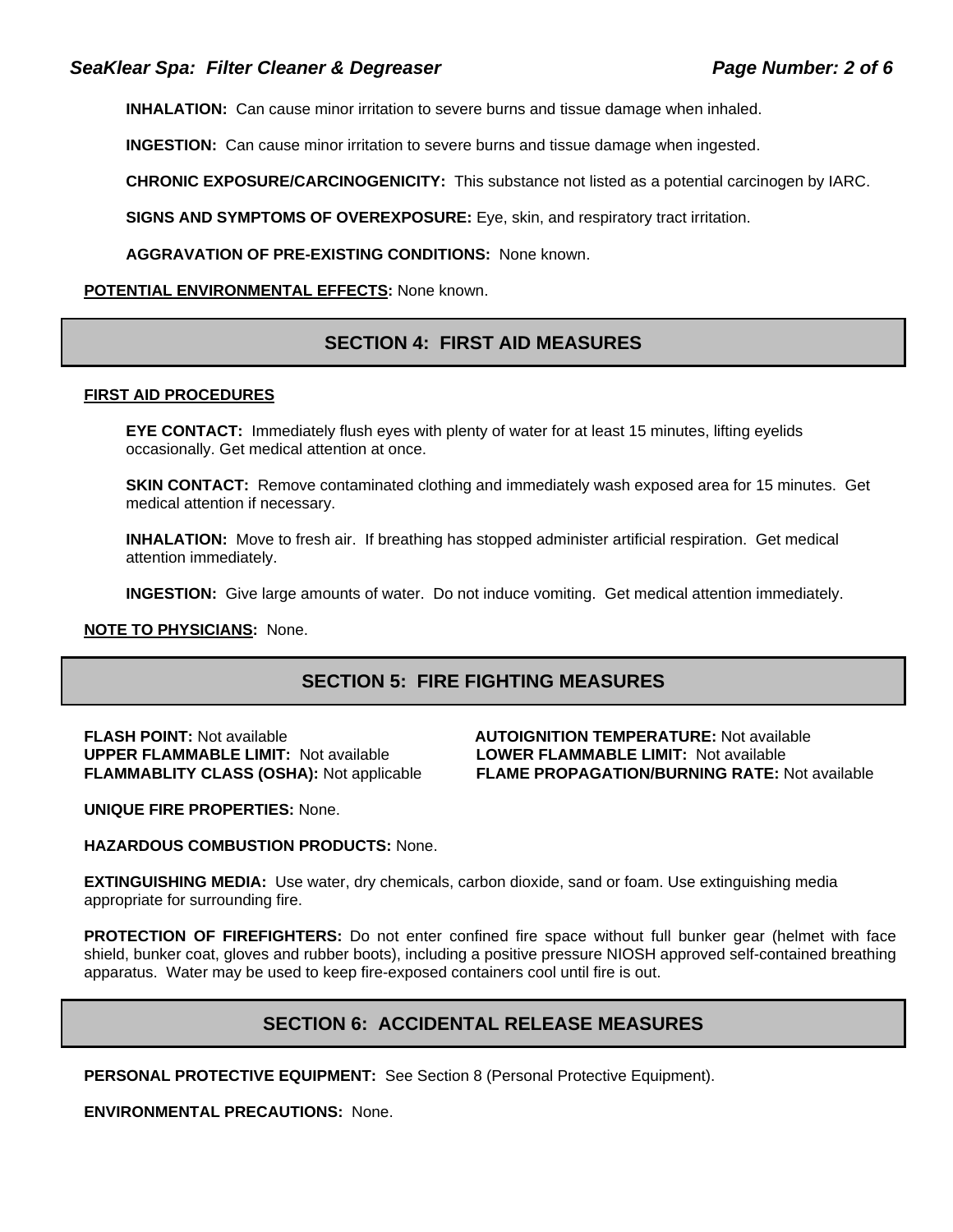### SeaKlear Spa: Filter Cleaner & Degreaser **Page Number: 3 of 6** and Page Number: 3 of 6

**METHODS FOR CLEANING UP:** Contain large spills and pump to recover. Small spills can be mopped up and recovered. Contaminated area should be neutralized using dilute acid.

## **SECTION 7: HANDLING AND STORAGE**

#### **SAFE** *HANDLING* **RECOMMENDATIONS**

**VENTILATION:** Normal ventilation should be sufficient under normal conditions.

**FIRE PREVENTION:** No special requirements.

**SPECIAL HANDLING REQUIREMENTS:** Exercise normal handling precautions for liquids.

#### **SAFE** *STORAGE* **RECOMMENDATIONS**

**CONTAINMENT:** Use secondary containment

**STORAGE ROOM RECOMMENDATIONS:** Store in cool, dry place. Keep container closed when not in use; keep out of the reach of children.

**INCOMPATIBLE MATERIALS:** Acids, some metals

**STORAGE CONDITIONS:** Store in cool, dry place. Keep container closed when not in use; keep out of the reach of children.

## **SECTION 8: EXPOSURE CONTROLS/PERSONAL PROTECTION**

#### **ENGINEERING CONTROLS:** General ventilation.

#### **PERSONAL PROTECTIVE EQUIPMENT (PPE)**

**EYE/FACE PROTECTION:** Safety glasses are recommended under normal conditions.

**SKIN PROTECTION:** Chemical resistant clothing is recommended to minimize potential irritation from handling.

**HAND PROTECTION**: Chemical resistant gloves are recommended to minimize potential irritation from handling.

**RESPIRATORY PROTECTION:** None required where adequate ventilation conditions exist.

**GOOD HYGEIENE/WORK PRACTICES:** Always follow good hygiene/work practices by avoiding vapors or mists and contact with eyes and skin. Thoroughly wash hands after handling and before eating or drinking. Always wear the appropriate PPE when repairing or performing maintenance on contaminated equipment.

#### **EXPOSURE GUIDELINES**

| <b>PERMISSIBLE EXPOSURE LIMITS</b> |             |             |             |             |             |             |
|------------------------------------|-------------|-------------|-------------|-------------|-------------|-------------|
| <b>INGREDIENT</b>                  | OSHA        |             | WISHA       |             | ACGIH (TLV) |             |
| CAS NO.                            | TWA         | <b>STEL</b> | TWA         | <b>STEL</b> | TWA         | <b>STEL</b> |
| Proprietary                        | Proprietary | Proprietary | Proprietary | Proprietary | Proprietary | Proprietary |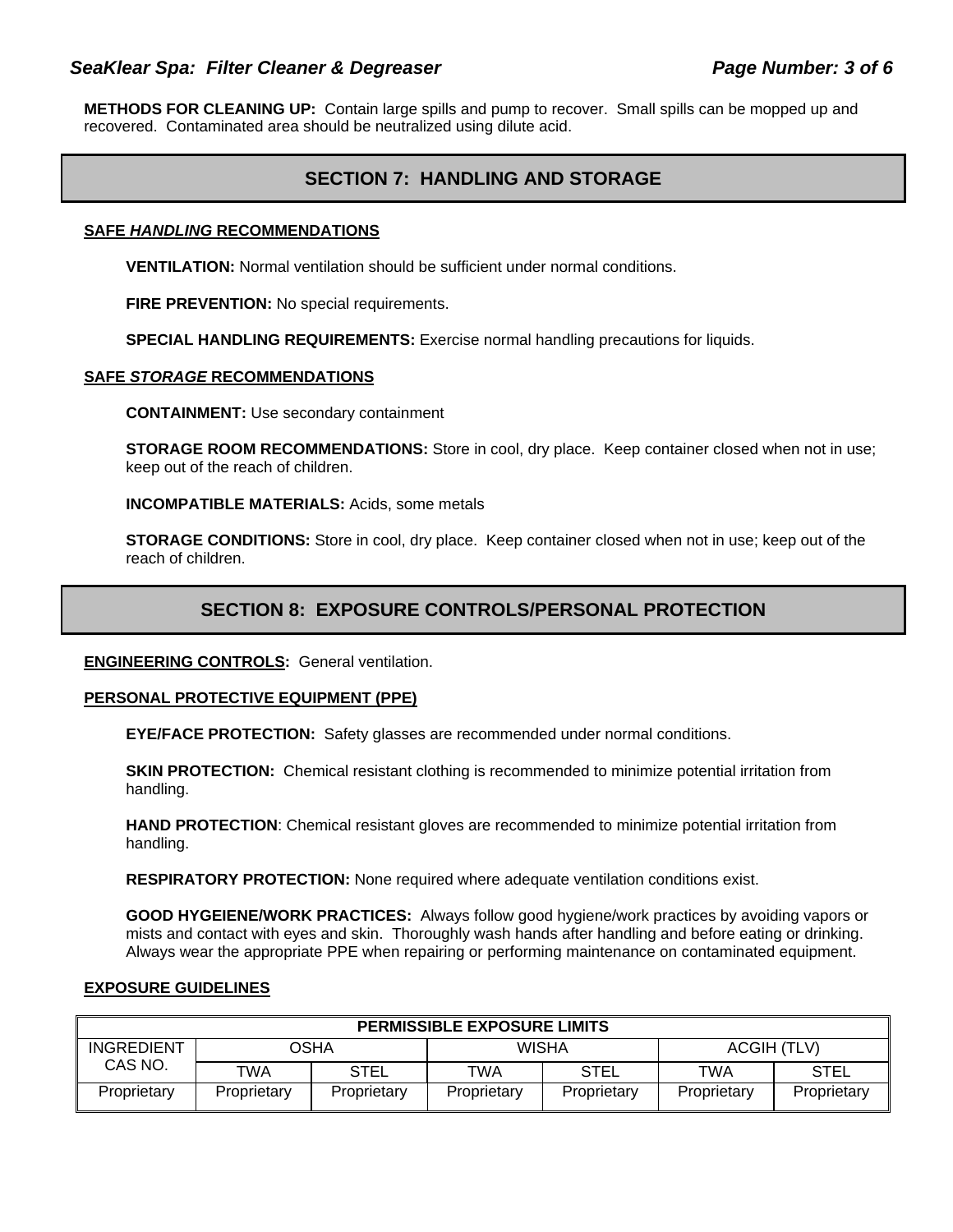## **SECTION 9: PHYSICAL AND CHEMICAL PROPERTIES**

**COLOR:** Clear **SHAPE:** Liquid **PHYSICAL FORM:** Liquid **ODOR:** Mild **VAPOR DENSITY:** 4.10 **BOILING POINT:** >212° F **MELTING POINT:** Not applicable **FREEZING POINT:** Not known

**pH:** 13 **VAPOR PRESSURE:** 0.88 @ 25º C **SOLUBILITY IN WATER:** Soluble. **SPECIFIC GRAVITY OR DENSITY:** Not available

*NOTE: These physical data are typical values based on material tested but may vary from sample to sample. Values should not be construed as a guaranteed analysis of any specific lot or as specifications.*

## **SECTION 10: STABILITY AND REACTIVITY**

**CHEMICAL STABILITY:** Stable

**CONDITIONS TO AVOID:** Extreme temperatures

**MATERIALS TO AVOID (INCOMPATIBILITY):** Acids, some metals

**HAZARDOUS DECOMPOSITION PRODUCTS:** C02, C0

**HAZARDOUS POLYMERIZATION:** Will not occur

## **SECTION 11: TOXICOLOGICAL INFORMATION**

**ORAL LD<sub>50</sub> (rat):** Not available.

**DERMAL LD<sub>50</sub> (rabbit):** Not available.

**INHALATION:** Not available.

**SKIN IRRITATION: Not available.** 

**EYE IRRITATION:** Not available.

**SKIN SENSITIZATION: Not available.** 

**ADDITIONAL INFORMATION:** Not available.

## **SECTION 12: ECOLOGICAL INFORMATION**

**ECOTOXICITY:** Not available.

**MOBILITY:** Not available.

**PERSISTENCE AND DEGRADABILITY:** Not available.

**BIOACCUMULATIVE POTENTIAL:** Not available.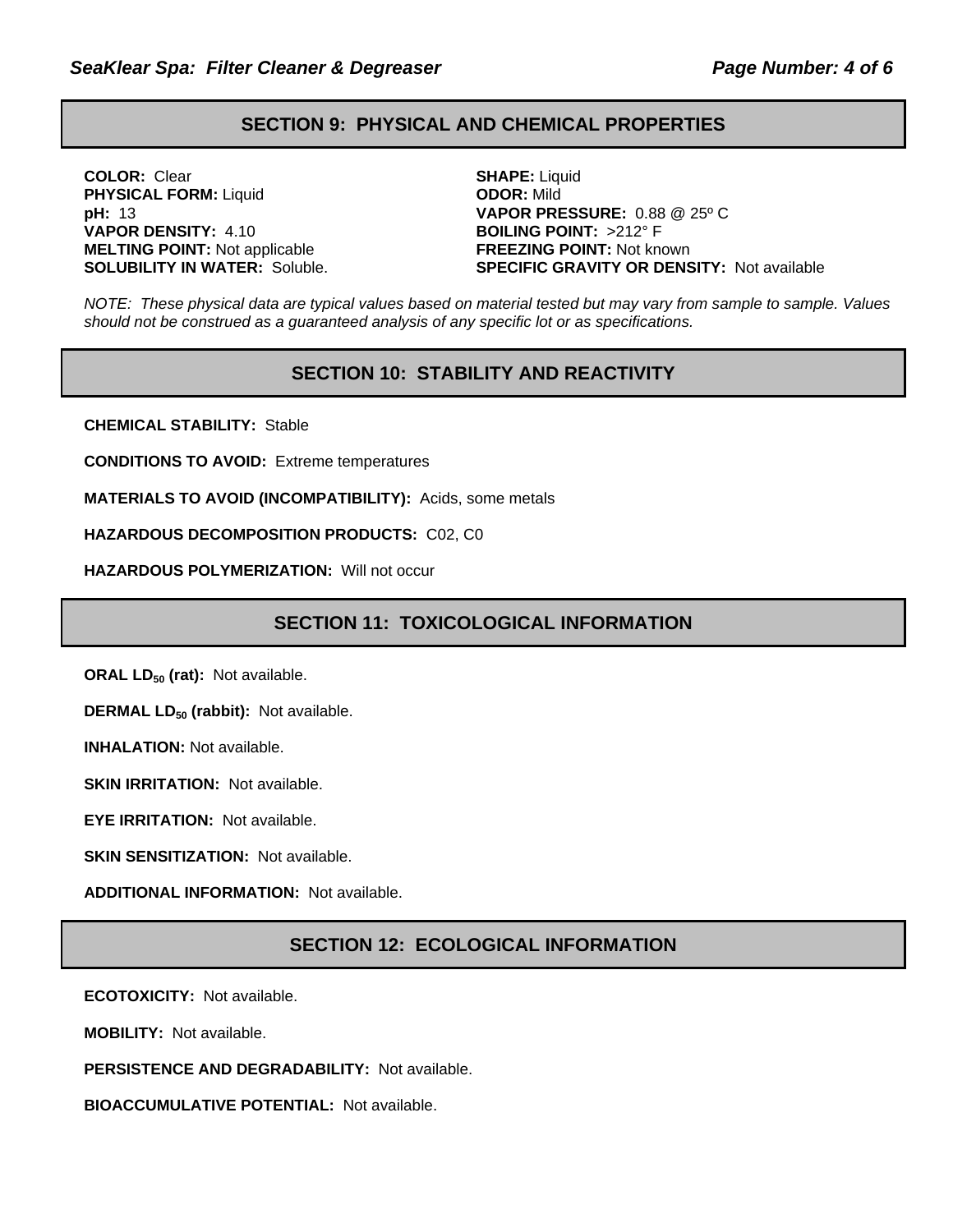**ADDITIONAL INFORMATION:** Not available.

## **SECTION 13: DISPOSAL CONSIDERATIONS**

If this product as supplied becomes a waste, it does meet the criteria of a hazardous waste as defined under the Resource Conservation and Recovery Act (RCRA) 40 CFR 261. Please be advised that state and local requirements for waste disposal may be more restrictive or otherwise different from federal regulations. Consult state and local regulations regarding the proper disposal of this material.

*NOTE: Chemical additions, processing or otherwise altering this material may make the waste management information presented in this MSDS incomplete, inaccurate or otherwise inappropriate.* 

## **SECTION 14: TRANSPORT INFORMATION**

#### **U.S. DEPARTMENT OF TRANSPORTATION (DOT):**

| <b>DOT Proper Shipping Name:</b> | *Corrosive liquid, basic, inorganic, n.o.s. |
|----------------------------------|---------------------------------------------|
| <b>DOT Hazard Class:</b>         | *8                                          |
| <b>Packing Group:</b>            | *۱ı                                         |
| <b>UN Number:</b>                | *3266                                       |

\*HaloSource, Inc. ships this product as a "Consumer Commodity ORM-D" in compliance with 49CFR 173.154.

## **SECTION 15: REGULATORY INFORMATION**

**TSCA STATUS:** Listed

#### **CERCLA REPORTABLE QUANTITY (RQ):**

| <b>CHEMICAL NAME</b> | w           |
|----------------------|-------------|
| ~ים<br>oprietary     | 'roprietary |

#### **SARA TITLE III SECTION 302 EXTREMELY HAZARDOUS SUBSTANCES (EHS):**

| <b>CHEMICAL NAME</b> | TPQ            | <b>RQ</b>      |
|----------------------|----------------|----------------|
| Not applicable       | Not applicable | Not applicable |

**SARA TITLE III SECTION 311/312 HAZARD CATEGORIES:** Does this product/material meet the definition of the following hazard classes according to the EPA 'Hazard Categories' promulgated under Sections 311 and 312 of SARA Title III?

| <b>ACUTE HEALTH</b><br>HAZARD | <b>CHRONIC HEALTH</b><br>HAZARD | <b>FIRE HAZARD</b> | REACTIVE HAZARD | <b>SUDDEN RELEASE</b><br>OF PRESSURE |
|-------------------------------|---------------------------------|--------------------|-----------------|--------------------------------------|
| YES                           | ΝO                              | ΝO                 | NC              | NO                                   |

#### **SARA TITLE III SECTION 313 TOXIC CHEMICALS INFORMATION:**

| CHEMICAL    | S NO. | ATION (%) |
|-------------|-------|-----------|
| <b>NAME</b> | CA.   | JNCI      |
|             |       | ENIRA     |
|             |       |           |